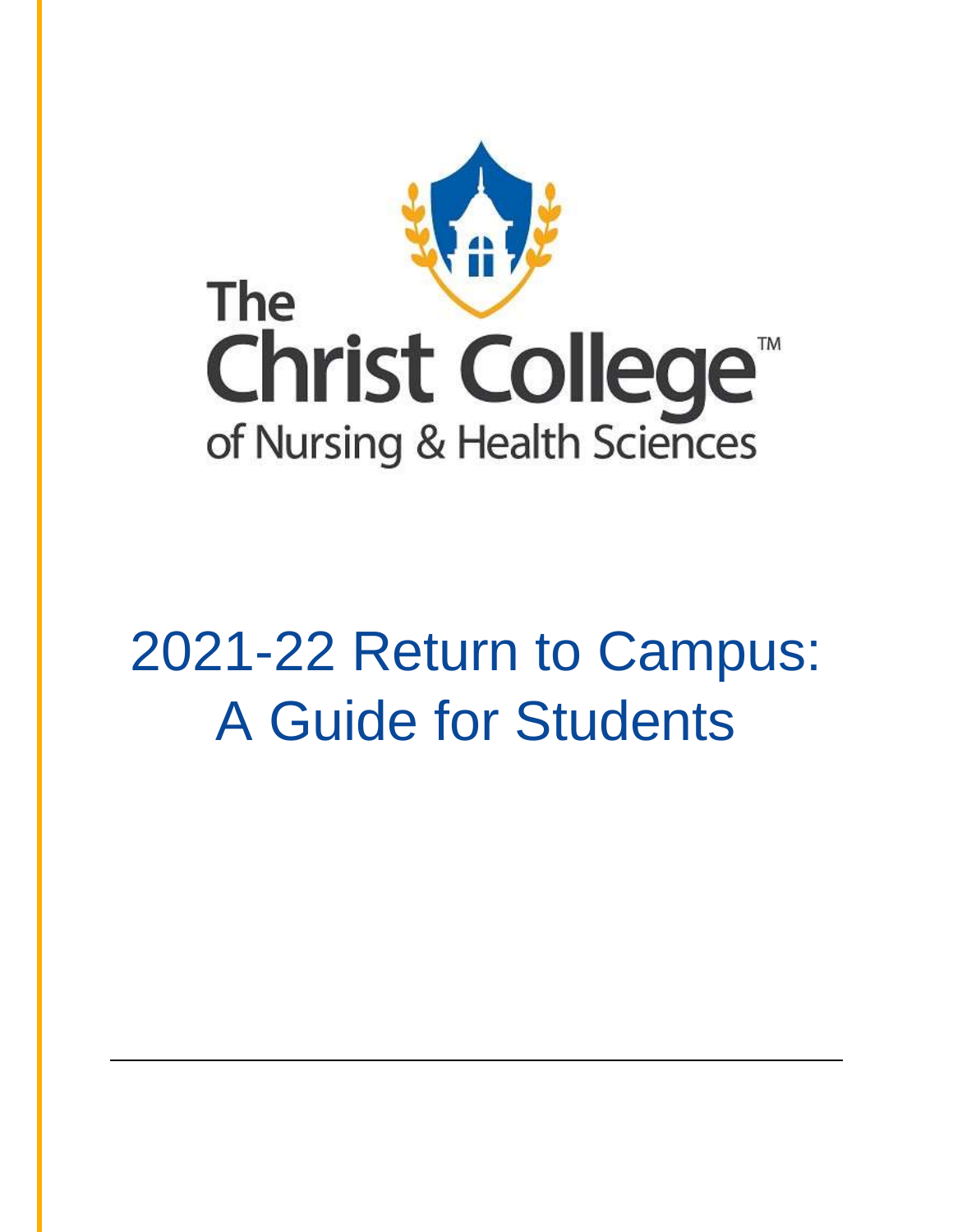

The health and wellness of Christ College's campus community plays a critical role in our ability to support your success. As such, careful consideration has been given to how we will return to campus amidst COVID-19 in a way that helps minimize the risk of transmission while keeping you engaged in the excellent experiences you have come to expect at TCC. In this document you will find measures, requirements, guidelines and precautions intended to support the health and safety of you and those around you. Materials from experts at TCHHN, the CDC, and the Ohio Department of Health were all referenced in the creation of this document.

I understand that the uncertainty and risk surrounding COVID-19 can be unnerving. For this reason, it will be vital that we continue to pull together as a community to support one another during a most unusual year. We have been adapting in exceptional ways since March 2020, so I have every confidence that we will persevere! I will count on you to hold yourselves and one another accountable to the guidelines described in this document and role model healthy behaviors as future healthcare providers.

Thank you in advance for your patience and flexibility. Together, despite a global pandemic, we can make the 2021-2022 academic year our best yet!

Gail Kist-Kline President

Portions of this document were adapted from the University of Cincinnati's "Return to Campus Guide: Fall 2020" and TCHHN's "COVID-19: Employee & Patient Care Pathways"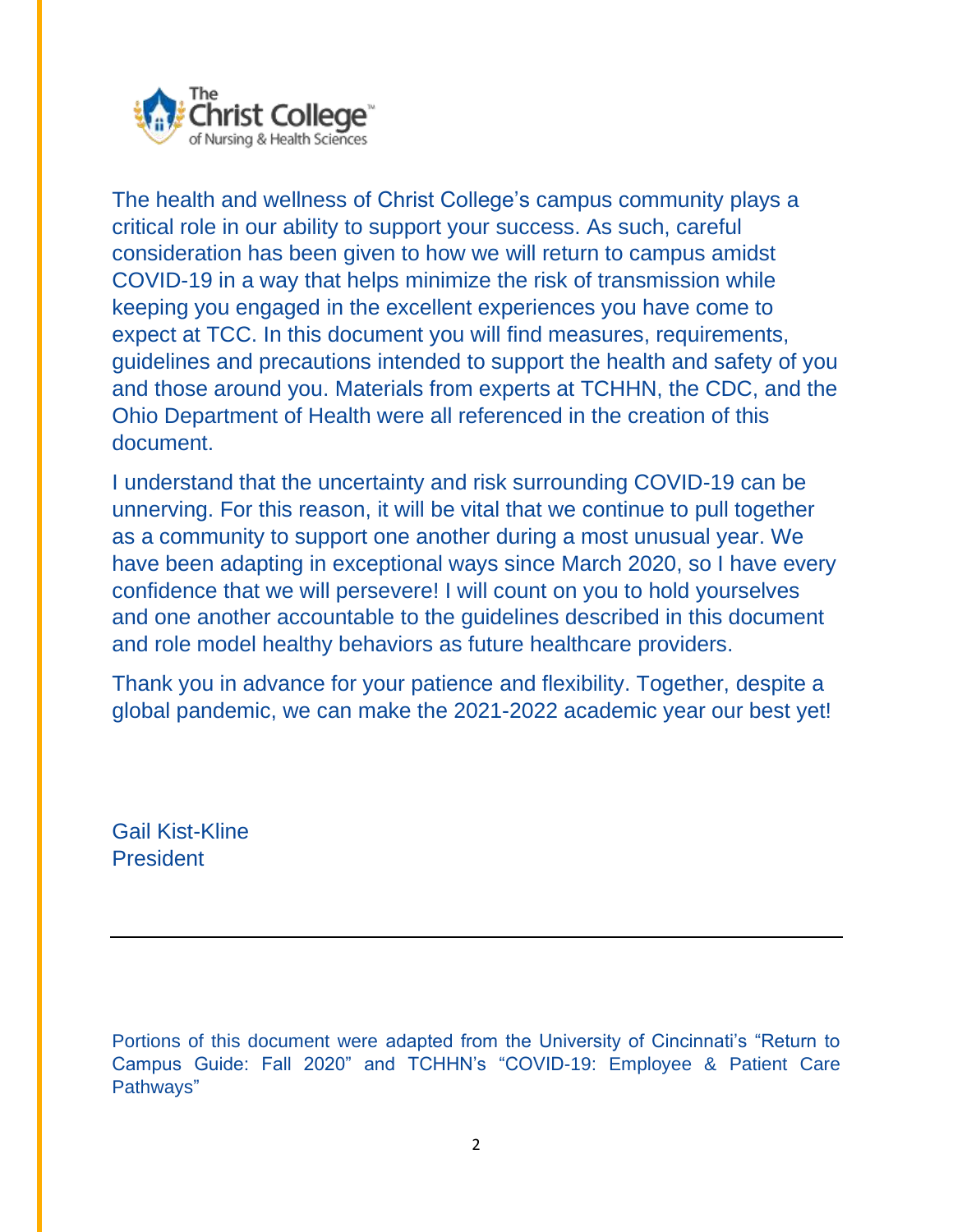

## Important Highlights

You are responsible for carefully reading this guide in its entirety. However, bulleted below are some of the most important highlights pertaining specifically to requirements and expectations, effective immediately and until further notice:

- You are required to wear a surgical mask while on campus, regardless of vaccination status. Cloth face coverings are no longer acceptable. It is the expectation that **all** TCC community members help hold one another accountable to these requirements. (Updated 1.2.21; 3.17.21; 8.30.21; 1.5.22)
- You are expected to take your temperature and assess your symptoms before reporting to campus each day. If you have a temperature of 100.4 degrees or higher, or if you are experiencing other COVID symptoms, you should remain home and contact your faculty and the Dean of Student Affairs, Dr. Meghan Hollowell (Meghan.Hollowell@TheChristCollege.edu). (Updated 1.5.22)
- You will be considered a "close contact" and asked to quarantine for 5 days if you are not fully vaccinated and were within 6 feet of a COVID positive person for longer than 15 minutes within 48 hours of that person developing symptoms (or testing, if asymptomatic). You will not be considered fully vaccinated if you are more than six months out from your second vaccine dose (more than two months for the Johnson & Johnson vaccine) and not yet boosted. Quarantine exceptions may be made for those who have had COVID in the 90 days prior to exposure, and protocols for quarantine of "close contacts" in clinical settings will be aligned to the CDC's guidance for healthcare workers and/or the guidelines of clinical agencies. (Updated 8.6.2020; 9.14.20; 1.11.21; 3.3.21; 8.30.21; 1.5.22)
- The isolation period for COVID positive persons who are asymptomatic or have resolving symptoms and no fever for 24 hours (without fever reducing medications) has been reduced to 5 days. Per our clinical agencies, the isolation period will begin with a positive test rather than the onset of symptoms. (Updated 1.5.22)
- Wash and/or sanitize your hands frequently and avoid touching your eyes, nose, mouth, and face covering.
- To supplement professional cleanings, TCC employees and students will be expected to do their own part to ensure cleanliness by sanitizing shared surfaces and equipment in classrooms and common areas after each use.
- All students who plan to be enrolled in a clinical or practicum experience during the 2021-22 Academic Year are required to be fully vaccinated. At this time, students in fully online programs are not required to have the vaccine. However, given that the vaccine is likely to become a permanent requirement for clinical/practicum experiences *and* healthcare employment moving forward, and given the proven safety and effectiveness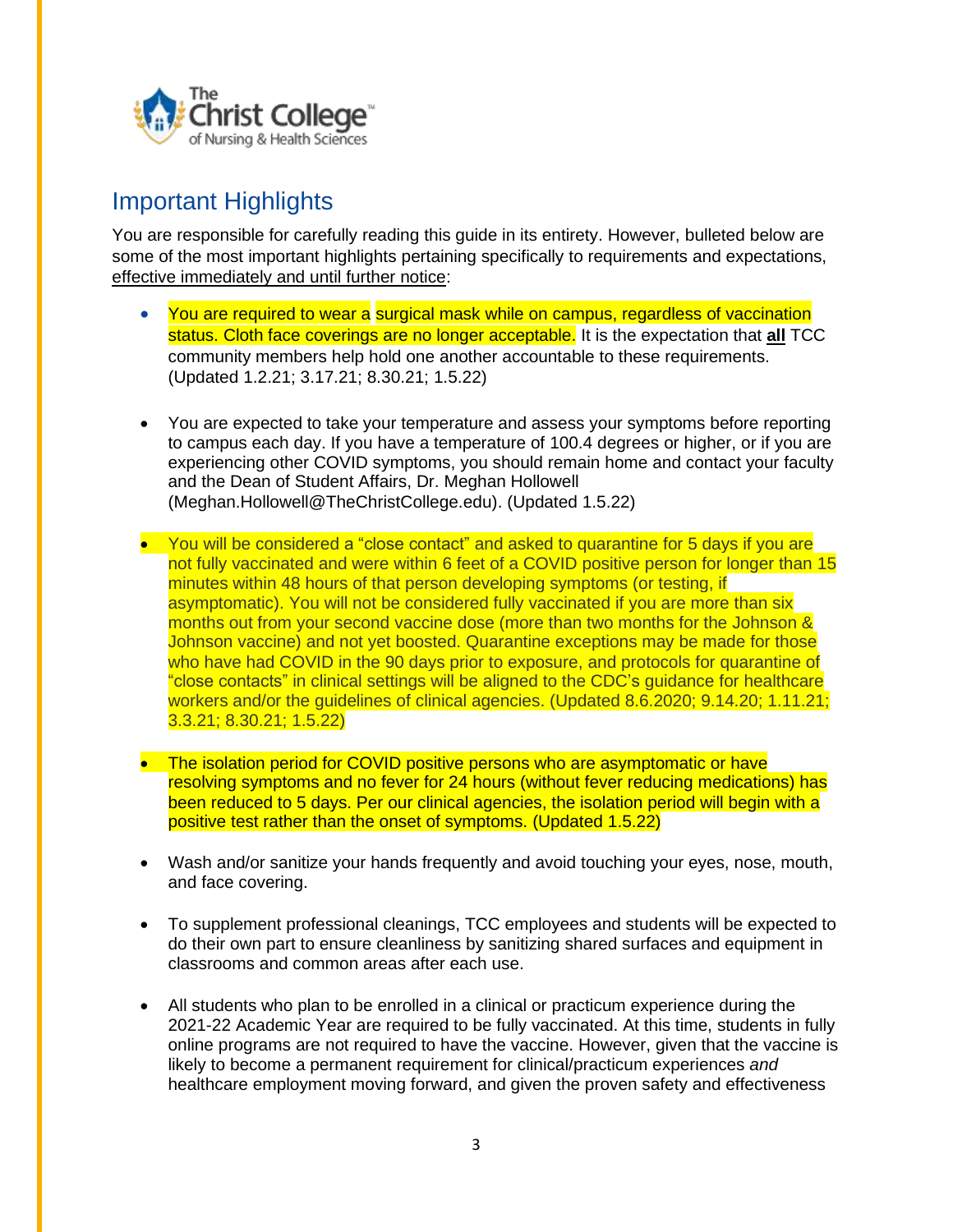

of the vaccines available, vaccinating is strongly recommended for all students. (Updated 8.30.21; 9.29.21; 1.5.22)

Due to the fluid nature of the pandemic, **the contents of this document are subject to change**. A link to this document will be available on the [College's COVID-19 website.](https://www.thechristcollege.edu/COVID19)

*Significant* changes will be communicated via email. Questions can be directed to Meghan Hollowell, Dean of Student Affairs [Meghan.Hollowell@TheChristCollege.edu](mailto:Meghan.Hollowell@TheChristCollege.edu)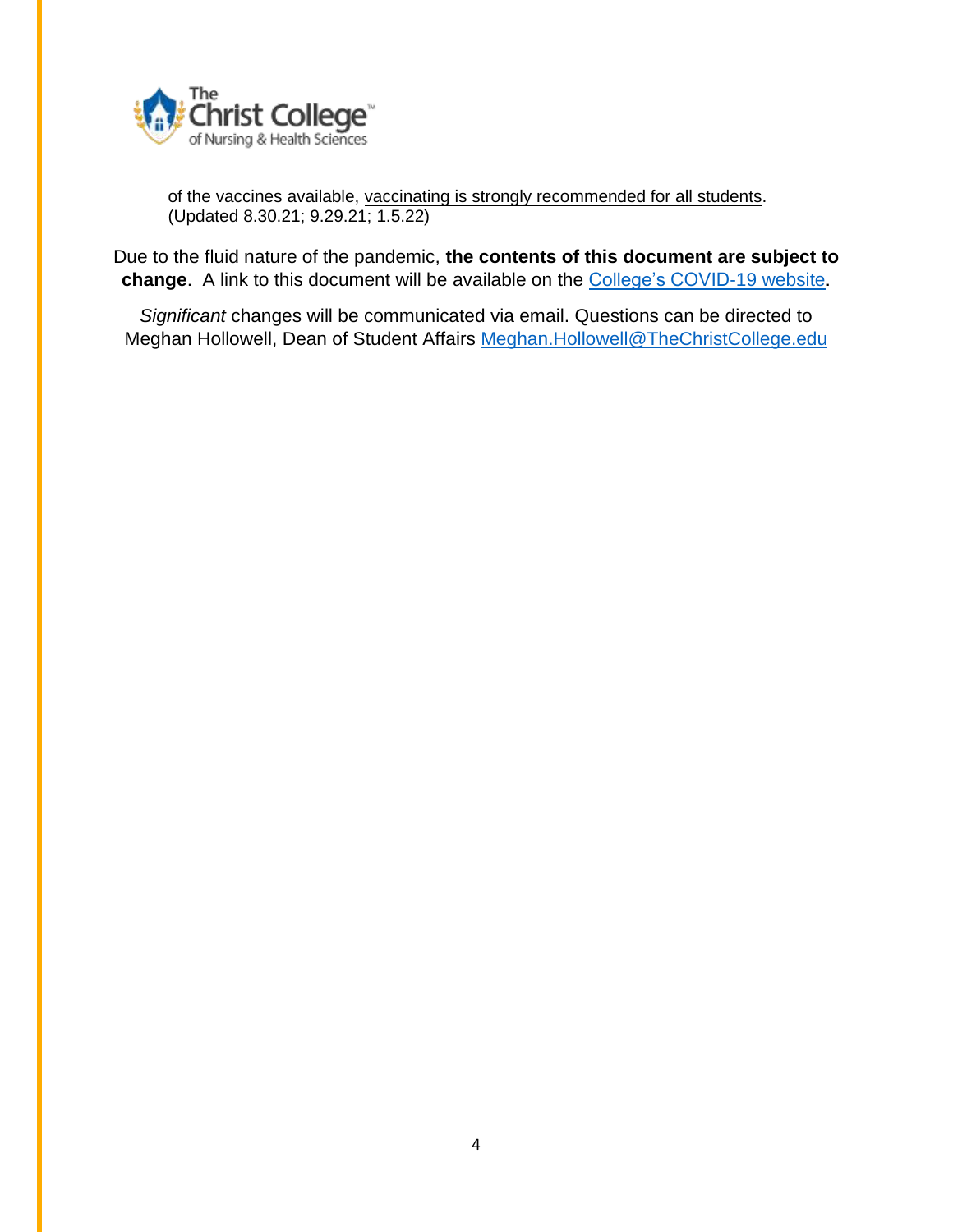

# **Contents**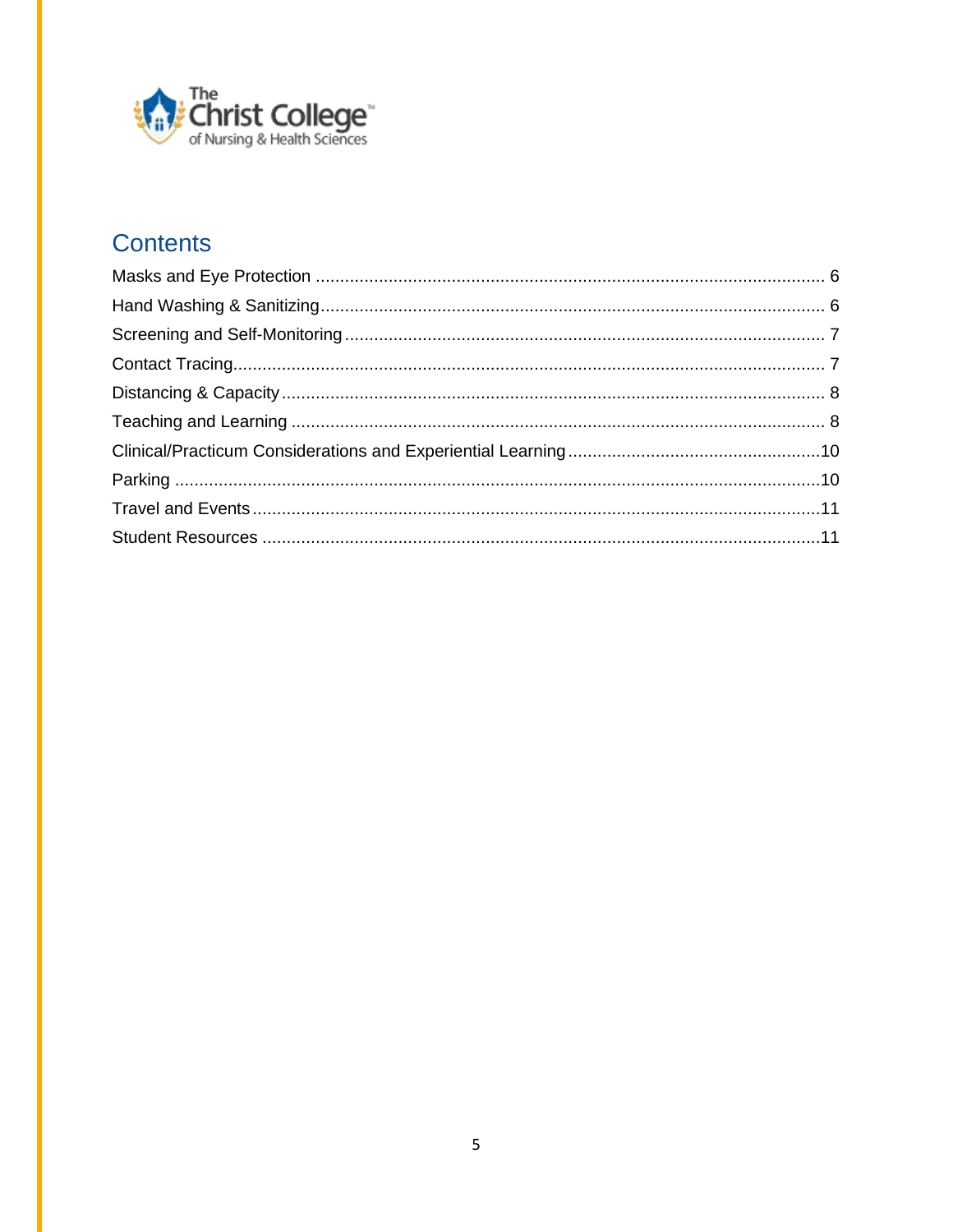

# <span id="page-5-0"></span>Masks and Eye Protection

• You are required to wear a surgical mask at all times on campus, regardless of vaccination status. Cloth face coverings are no longer acceptable. Surgical masks are available at the College's Front Desk. Always wear your mask properly, ensuring your mouth and nose are completely covered. Do not pull your mask down to speak. You do not have to wear a mask if you are eating, but eating in classrooms during class time is not permitted. Perform hand hygiene before and after removing your mask to eat.

While surgical masks are disposable, they should be reused until they are soiled, dampened, ill-fitting or otherwise damaged. When removing a disposable mask, fold the contaminated outer portion together and place in a paper bag. Do not leave a contaminated mask on a counter surface or hanging from a hook. (Updated 8.30.21; 1.5.22)

- Eye protection is required and available at the Front Desk. Eye protection should be reworn and sanitized with approved disinfectants such as the wipes/spray located at Sanitation Stations throughout TCC buildings. (Updated 1.2.21; 3.17.21; 1.5.22)
	- $\circ$  Personal eyeglasses will not suffice as eye protection. Goggles will fit over most eyeglasses. If goggles do not fit over your eyeglasses, you can retrieve a face shield from the Front Desk. Face shields can serve as eye protection, but they are not approved as an acceptable replacement for a surgical mask at this time. Face shields should be re-worn and sanitized with approved disinfectants. (Updated 1.2.21; 1.5.22)
- It is the expectation that **all** TCC community members help hold one another accountable for wearing their surgical masks properly. If you notice an employee or classmate not wearing a mask (or not wearing their mask properly), kindly remind them of the requirement. If another student or employee refuses to comply, please provide his/her name to the Dean of Student Affairs, Dr. Meghan Hollowell (Meghan.Hollowell@TheChristCollege.edu).
- Avoid touching your mask and eye protection, and perform hand hygiene before and after application, adjustment or removal.

## <span id="page-5-1"></span>Hand Washing & Sanitizing

- Avoid touching your eyes, nose, mouth, and surgical mask.
- Wash your hands often with soap and water for at least 20 seconds. Cover coughs and sneezes with the inside of your elbow.
- If soap and water are not readily available, use a hand sanitizer that contains at least 60% alcohol. Cover all surfaces of your hands and rub them together until they feel dry.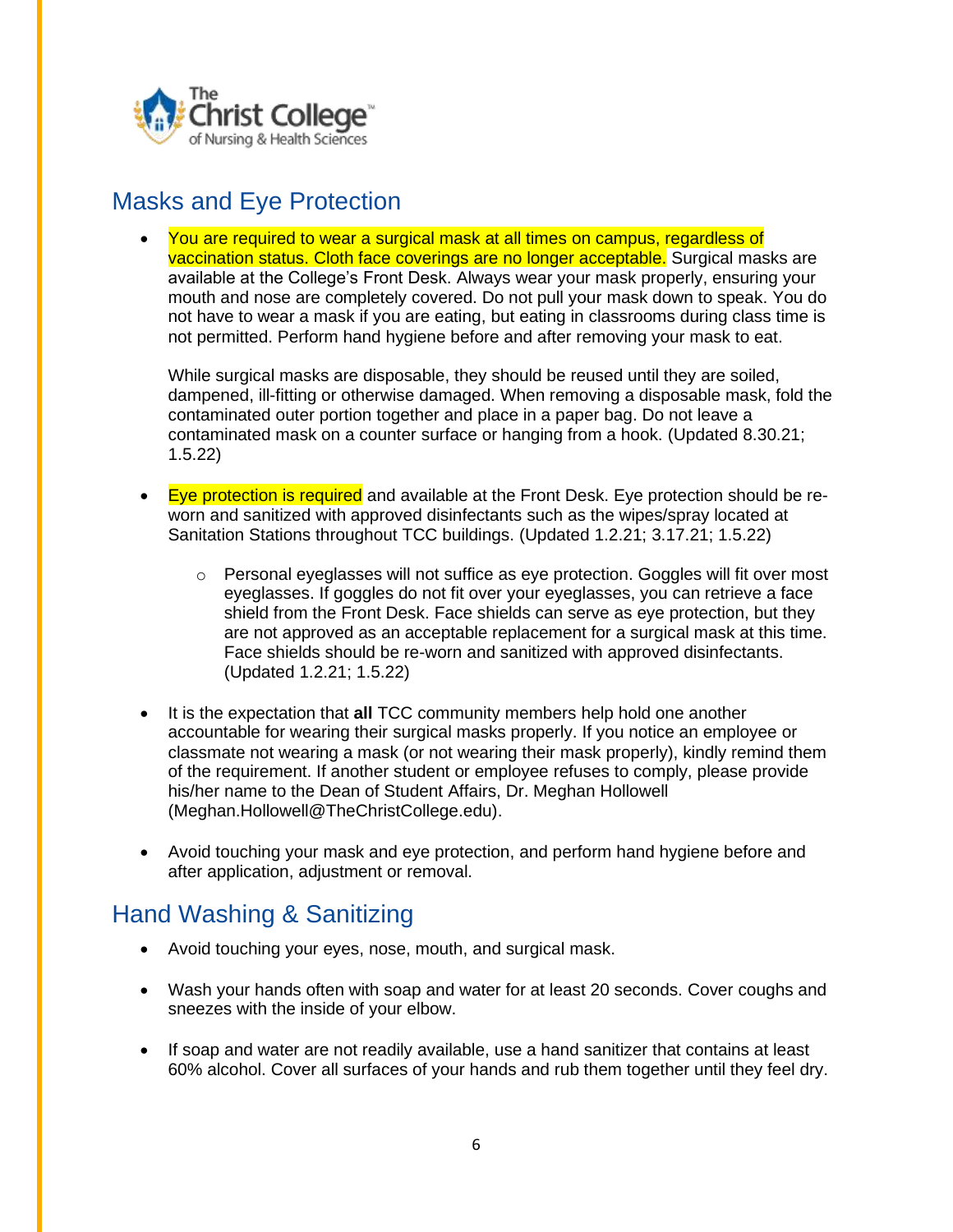

- Professional cleaning of high-touch areas will occur daily, and a deep cleaning will occur if warranted. To supplement these efforts, we all must do our part to ensure cleanliness by sanitizing surfaces and equipment after each use in classrooms and common spaces. For this reason, sanitizing wipes or spray are available in each classroom. (Gloves are provided where wipes are available.) If you are in a classroom that is depleted of hand sanitizer, wipes (and/or gloves) or spray, please notify the Front Desk. Wash your hands with soap and water for at least 20 seconds before and after sanitizing surfaces and equipment.
- Sanitizing Stations equipped with sanitizing wipes or spray, hand sanitizer, and gloves (where wipes are available) are located throughout TCC buildings. The sanitizing wipes or spray at these stations should be utilized in common spaces like The Den. If the Sanitation Station near you is depleted, please notify the Front Desk.

# <span id="page-6-0"></span>Screening and Self-Monitoring

- You are required to take your temperature and assess your symptoms before reporting to campus each day. Click here to reference the CDC's complete list of [symptoms.](https://www.cdc.gov/coronavirus/2019-ncov/symptoms-testing/symptoms.html) **If you exhibit** *any* **of these symptoms, even if you are vaccinated and/or believe the symptoms could be aligned with another less serious ailment like seasonal allergies, you should remain at home and contact your faculty and the Dean of Student Affairs for next steps**. Keep in communication with your faculty so TCC can help ensure you still have opportunity to meet course outcomes regardless of temporary illness and/or quarantine. (Updated 1.2.21; 8.30.21; 1.5.22)
- If you test positive for COVID, you will remain in isolation for 5 days from the point of your positive test, or in some cases longer if your symptoms persist. Please communicate with your faculty accordingly so they can help ensure you still have opportunity to meet course outcomes regardless of temporary illness and/or quarantine. (Updated 1.2.21; 1.5.22)
- If you have been in close contact with a COVID-positive individual, you should notify your faculty and Dean Hollowell. You will be considered a "close contact" and asked to quarantine for 5 days after your last exposure if you are not fully vaccinated and were within 6 feet of a COVID positive person for longer than 15 minutes within 48 hours of that person developing symptoms (or testing, if asymptomatic). You will not be considered fully vaccinated if you are more than six months out from your second vaccine dose (more than two months after the Johnson & Johnson vaccine) and not yet boosted. Exceptions may be warranted for those who were recently diagnosed with COVID or were exposed in a clinical context. (Updated 9.14.20; 1.2.21; 3.3.21; 8.30.21; 1.5.22)

# <span id="page-6-1"></span>Contact Tracing

• Please pay particular attention to those you are in close contact with while on campus for classes or any other activities, especially at lunch time. When attending in-person classes and meetings, attendance may be taken to help ensure accurate contact tracing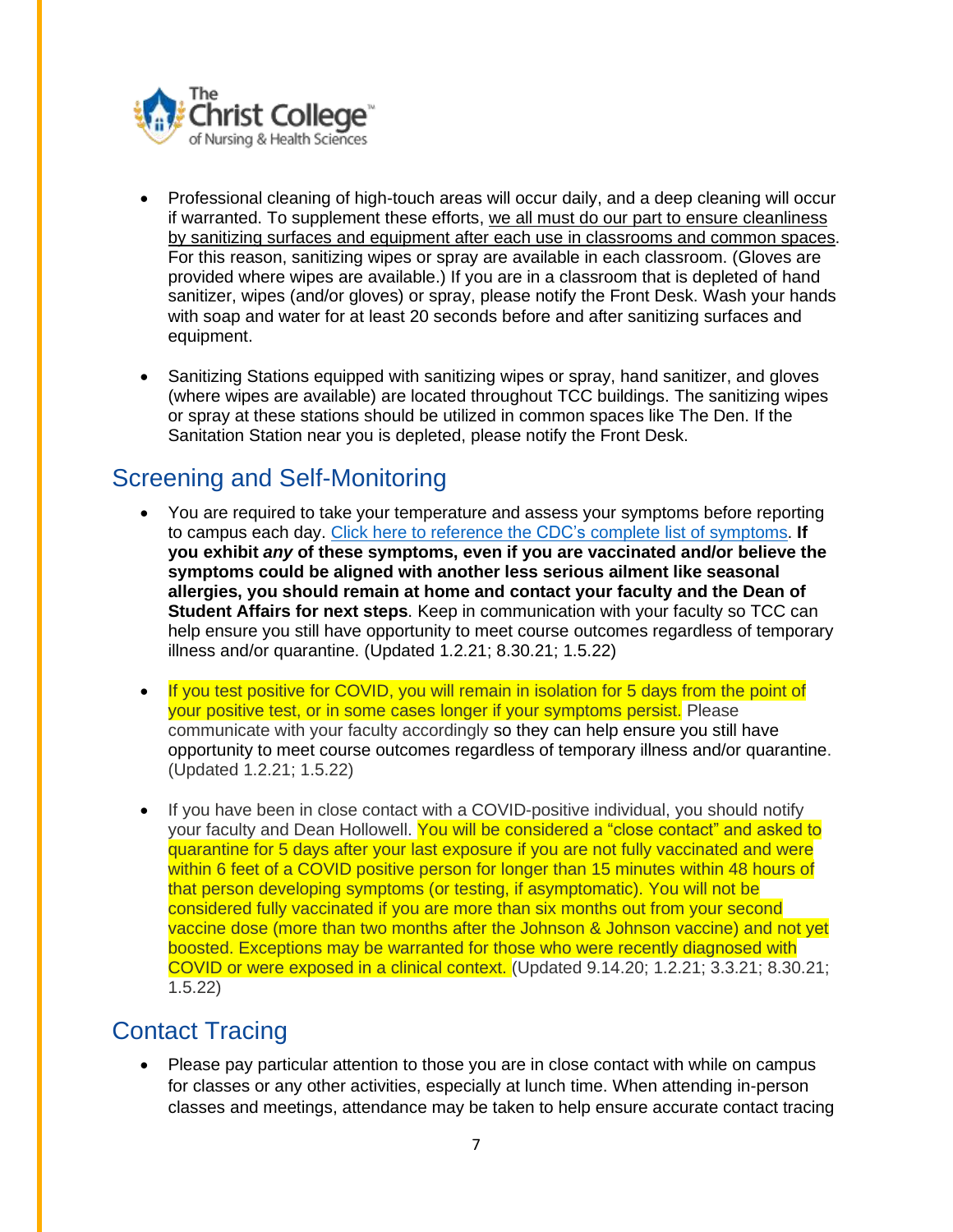

is possible, should it be needed. You may also be assigned a seat in your in-person courses to help with contact tracing.

• You will be notified if you may have come into close contact with someone at the college who tests positive for COVID. The name of the COVID positive individual may not be disclosed, but those who are deemed to have been exposed will receive specific guidance on how to manage their risk and curb transmission. Campus-wide announcements will be made if the Department of Health deems the positive case a threat to our community. (Updated 1.5.22)

## <span id="page-7-0"></span>Distancing & Capacity

- When on campus, individuals who are not fully vaccinated should maintain a physical distance of at least 6 feet (approximately two arms' length) from others at all times. (Updated 1.5.22)
- When occupying common spaces such as bathrooms and kitchens, be mindful of how many others are using the space, and stagger occupancy to avoid overcrowding. This will be especially important in dining areas where face coverings are not being worn. Remember that restrooms are available on all floors of Main Campus.
- Classrooms and labs have been restricted to 75% capacity. Individual seats are available in those spaces for unvaccinated students who need to distance. (Updated 8.30.21)
- There are single seats and seats with tables available on each floor of the building should you need a place to access an online course while on campus. An empty classroom or meeting space can also be used for this purpose, but you should check first with the Front Desk staff to ensure the space will be empty for the duration of your online class.

# <span id="page-7-1"></span>Teaching and Learning

- Teaching and learning in the 2021-22 academic year may include in-person, online, hybrid and HyFlex options, defined below. Before reporting to campus for class, it's advisable to check Blackboard announcements and/or any emails from faculty. During peak periods, there may be cause for moving in-person sessions to an online format quickly and temporarily. (Updated 1.5.22)
	- $\circ$  In-Person teaching and learning requires participants to be in the same physical location at the same time. In-person courses and learning experiences must allow for physical distancing among unvaccinated individuals and other health-promoting behaviors.
	- o Online courses and experiences are conducted in a completely digital manner.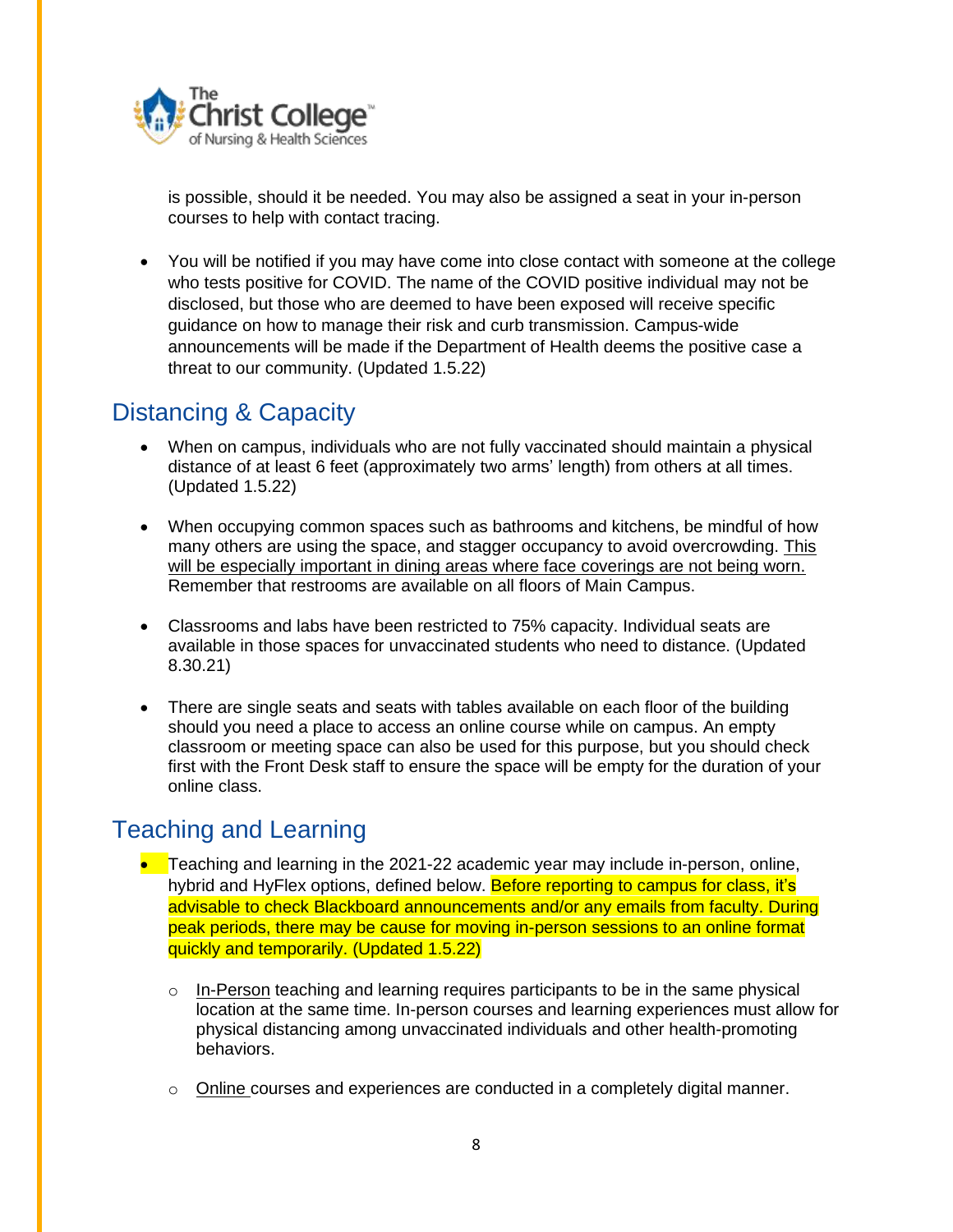

- Synchronous online courses are those that are "live streaming" via Collaborate or Teams. As such, these courses have a designated class meeting time when students and faculty are expected to sign in. In this regard, a synchronous online course is like an in-person class since it allows everyone to be together and engaged in learning activities in real time.
- **EXE** Asynchronous online courses are those that have learning activities you can view and complete at a time that is convenient for you. There is no designated "class time" for asynchronous coursework.
- $\circ$  Hybrid classes have some in-person learning, while other learning activities take place in synchronous and asynchronous formats.
- $\circ$  HyFlex instruction is defined as an instructor teaching an in-person course while each individual student has the choice to participate in person or participate online via a live stream from the classroom. HyFlex is a new modality for TCC; as such, the considerations and logistics for ensuring a smooth experience for both students and faculty are still being explored.
- You should check SONIS for your most up-to-date course schedule, paying particular attention to the modality and room as it may have recently changed.
	- $\circ$  For in-person courses: a date, room number and meeting time will be listed on your schedule.
	- o For online courses: an indication of "ONL" with no meeting time listed will appear on your schedule.
	- o For online synchronous courses: a location of "OS" will be listed on your schedule, along with an indication of what days/times the class will meet in real time on Collaborate or Teams.
	- $\circ$  For hybrid courses: designated meeting dates/times for in-person portions of the course (usually lecture, lab or clinical) will be listed on your schedule.
- If you have an online synchronous course, you should make every effort to attend that class at the time it is scheduled. This will allow you to take part in valuable learning activities while engaging in real time with your peers and faculty via Collaborate or Teams. To serve working adults, students with children, part-time students and students residing in other time zones, synchronous sessions may be recorded and made available for on-demand access. Please speak with your faculty about accessing recorded sessions, where applicable.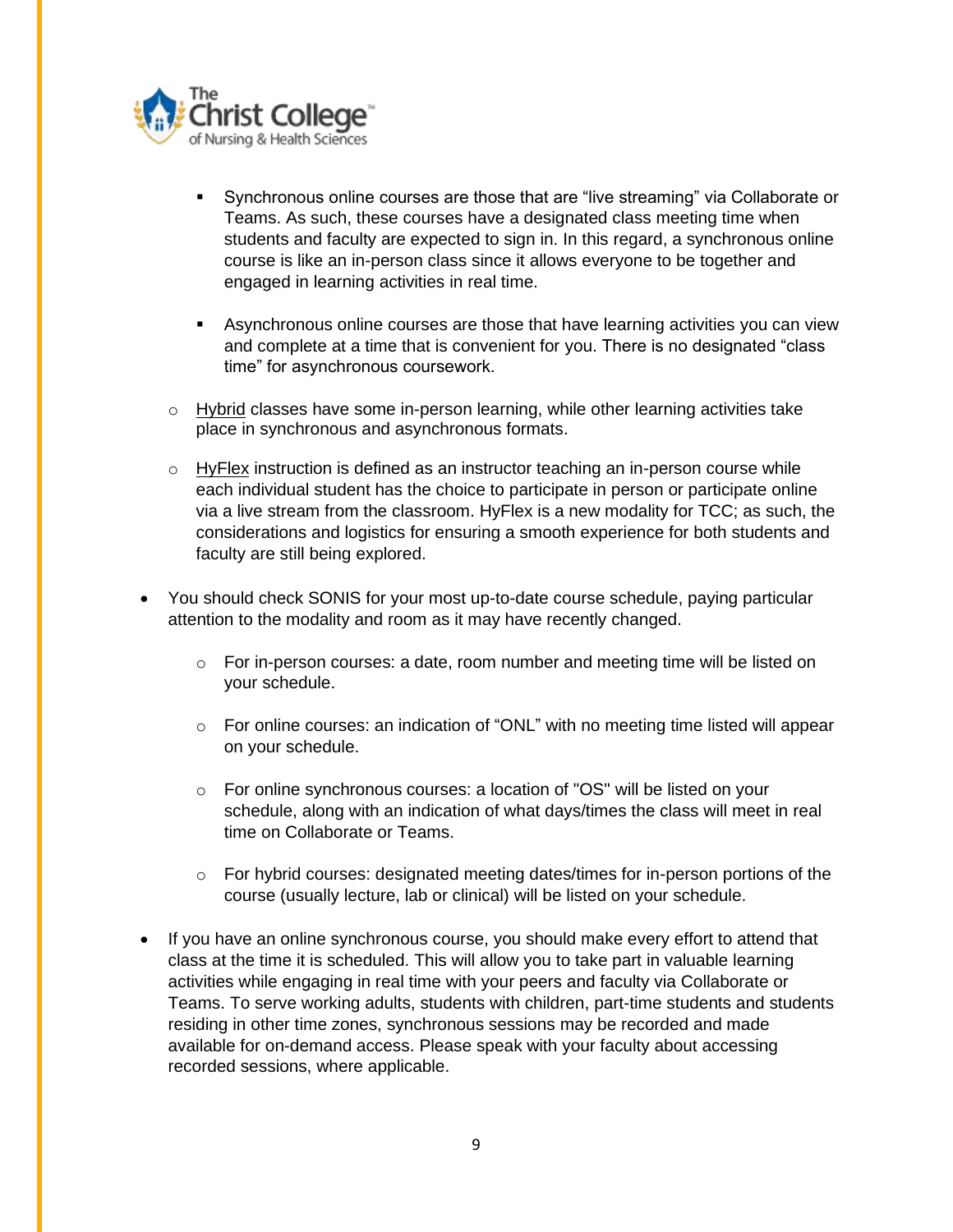

- There may be times when students have to sign into a synchronous online course either immediately before or immediately after attending an on-site lab or clinical experience. There are single seats and seats with tables available on each floor of main campus should you need a place to access an online course. You can also use an empty classroom for this purpose, but you should check first with the Front Desk staff to ensure the classroom will be available for the duration of your online class. You should bring a headset to campus with you for engagement in online courses while on campus. If you have forgotten your headset, please see the Front Desk staff.
- Faculty are prepared to provide reasonable adjustments for students who are experiencing extreme and extenuating circumstances. If you are experiencing barriers to your learning, please reach out to your faculty and Academic Advisor immediately. (Updated 1.2.21; 8.30.21)
- If you have a class that is scheduled to take place in person, but you feel uncomfortable coming to campus at this time, you reserve the right to drop that course. A full refund will be issued if the course is dropped prior to the 100% refund date found in the [Academic](https://www.thechristcollege.edu/img/forestry/excel-2021-2022-calendar_updated-11-17-21.pdf)  [Calendar.](https://www.thechristcollege.edu/img/forestry/excel-2021-2022-calendar_updated-11-17-21.pdf) In some cases, dropping a course may result in delayed graduation or licensure/certification. Please work directly with your Academic Advisor to identify your options.

# <span id="page-9-0"></span>Clinical/Practicum Considerations and Experiential Learning

- Students who have experiences in the clinical context must follow the protocols and guidance of any health system or clinical entity in which they participate in clinical or practicum activities. All students who plan to be enrolled in a clinical or practicum experience are required to be vaccinated by the deadlines communicated via Employee Health and the TCC Clinical Coordinator. Students with a medical or religious reason for not being vaccinated may apply for an exemption (again, by the deadlines communicated via Employee Health and the TCC Clinical Coordinator). At this time, students enrolled in fully online programs are not required to have the vaccine. However, given that the vaccine is likely to become a permanent requirement for clinical/practicum experiences *and* healthcare employment moving forward, and given the proven safety and effectiveness of the vaccines available, vaccinating is strongly recommended for all students. (Updated 1.2.21; 8.30.21; 9.29.21; 1.5.22)
- The Health Sciences Division works to identify virtual options for service learning, internships etc. and determine which agencies can still safely host in-person service opportunities for students.

# <span id="page-9-1"></span>Parking

• Students who purchase a parking pass will be assigned to park at The Commons or the Central Business Office (CBO) located on Taft Rd. Utilization of these uncovered lots will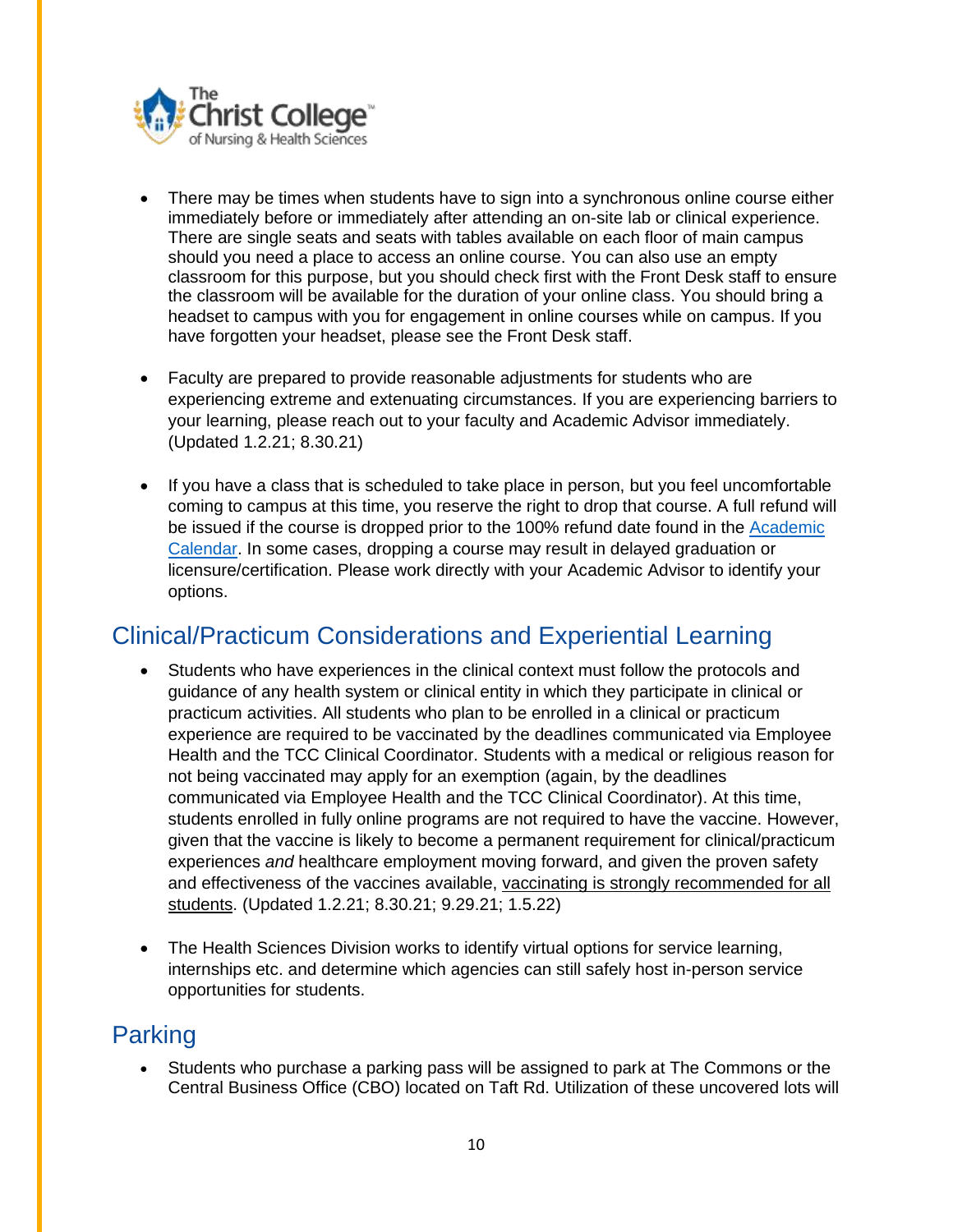

allow TCC to lease large shuttles as warranted to accommodate physical distancing. Surgical masks must be worn by shuttle riders at all times. (Updated 1.5.22)

## <span id="page-10-0"></span>Travel and Events

College travel has been suspended until further notice. If traveling for personal reasons, be aware that the COVID-19 outbreak in the United States is evolving. The status of the outbreak varies by location, and state and local authorities are frequently updating their guidance. Parts of the country may have different guidance than other areas. All travelers are advised to check with state and local authorities on the prevalence of the virus and area-specific guidance at the starting point of their travels, along the route, and at the planned destination to be aware of any local circumstances and restrictions that may be in place. The Ohio Department of Health encourages Ohioans to carefully review Centers for Disease Control and Prevention (CDC) guidance when considering travel. (Updated 9.14.20; 3.17.21; 8.30.21; 1.5.22)

Large events can significantly increase the risk of transmission of COVID-19, particularly if attendees are not vaccinated. As such, large events must be evaluated on a case-by-case basis with consideration to the prevalence of cases and the importance of the event as related to the mission of TCC and the cultural life of the campus, as well as the ability to conduct in-person events within established safety protocols that include social distancing, masking, and sanitization. Student Activity Fees have been reduced to account for a decrease in large on-site programs. However, TCC is committed to ensuring you are able to engage with our campus and your peers in safe ways; small in-person and virtual programs will be offered throughout the year, where possible. Keep an eye on your college email account for more information about these events as they are thoughtfully planned with your wellness in mind. (Updated 1.2.21; 8.30.21; 1.5.22)

## <span id="page-10-1"></span>Student Resources

## Technology Support

Reliable technology is needed now more than ever. As always, students are expected to adhere to the College's technology requirements [\(accessible here\)](https://www.thechristcollege.edu/img/forestry/technology-requirements-07_2021.pdf). However, if you believe access to technology could be a barrier to your success, please reach out to your Academic Advisor.

As always, the College's Ed Tech Student Support Specialists are happy to answer any questions you may have:

- Jerilin Morris (Blackboard and software support):
	- o 513-585-3140; Jerilin.Morris@TheChristCollege.edu
- Sam Carlascio (hardware support):
	- o 513-585-2879; Samuel.Carlascio@TheChristCollege.edu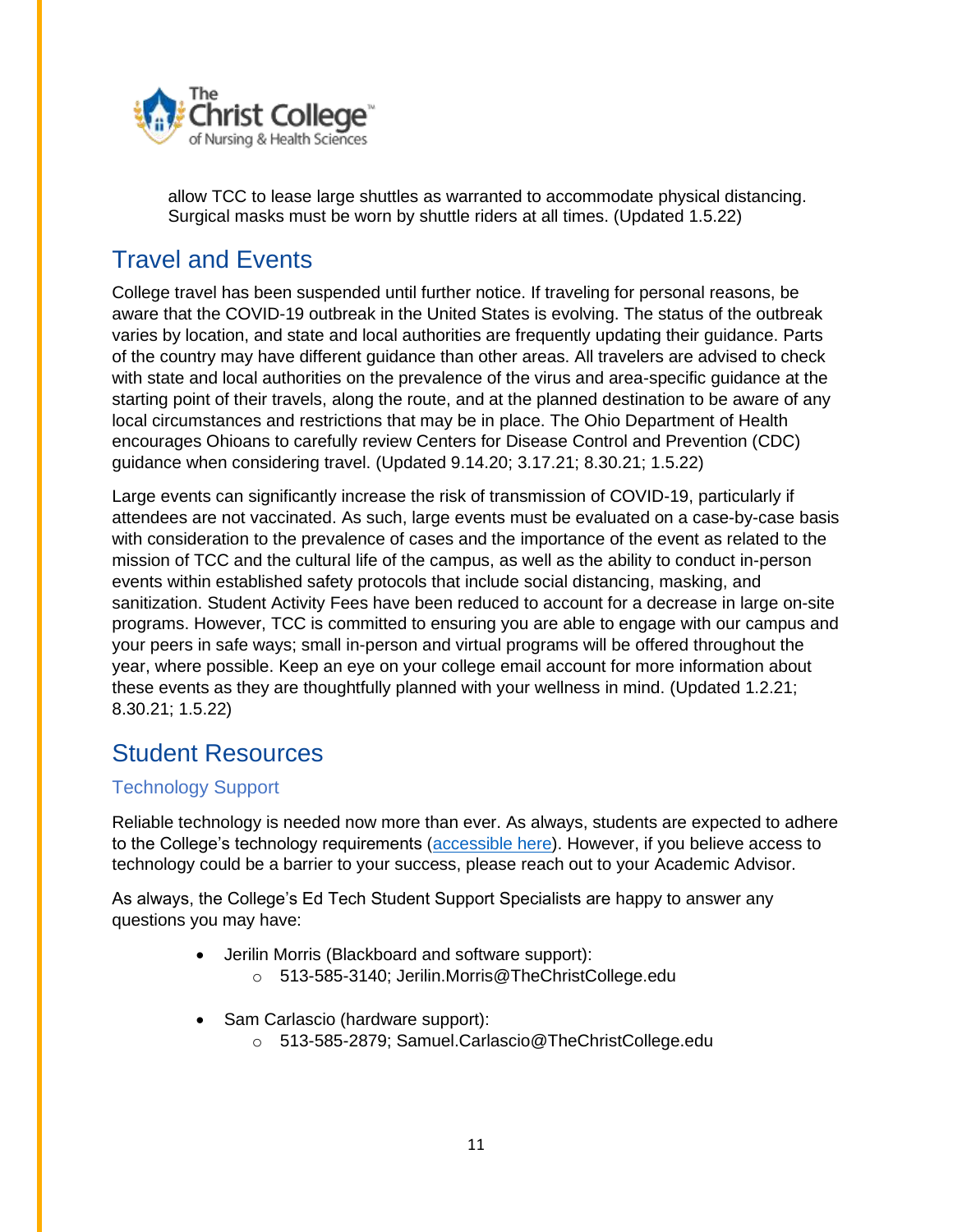

## Library Resources

Library services are available in person from 8:30a – 5p Monday – Friday. (Hours subject to change.) Online resources can still be accessed via the Library page on Blackboard. As always, students can request appointments for help with literature searches, to request articles for assignments, and to obtain database instruction.

Library Staff can be reached via email at TCH\_Library@TheChristHospital.com or by calling (513) 585-2737.

## **Tutoring**

Academic support and tutoring services are available through TCC's Student Success Center. In-person and online tutoring support is available in nursing, math, writing and science. [Click here](https://outlook.office365.com/owa/calendar/TheLearningCenter@thechristhospital.onmicrosoft.com/bookings/) to schedule a tutoring appointment. Online tutoring will take place via Collaborate or Teams, allowing for an interactive appointment between the tutor and student. Regardless of the format of your appointment, TCC Student Success Center staff are ready to support you!

For questions, please contact Brittany York, Student Success Center Coordinator at Brittany.York@TheChristCollege.edu. (Updated 1.2.21; 8.30.21)

## Mental Health Support - IMPACT

The IMPACT Student Life Assistance Program is a resource to help students manage emotional and academic stress and the demands associated with balancing school, work, daily living, family and relationship concerns. All IMPACT counselors are qualified masters/doctoral level professionals. The IMPACT Program includes access to:

- 24/7 live in-the-moment support
- Up to 3 face-to-face coaching/counseling sessions per issue (Virtual appointments are now available!) (Updated 1.2.21)
- Daily living resources and referral assistance
- Online resources on a variety of topics

IMPACT access is extended to students' household members, dependents in/away from home and parents/parent-in-laws. For more information about how to access IMPACT, visit the Student Success tab in Blackboard or reach out to your Academic Advisor.

#### Hardship Assistance

Sometimes, unexpected circumstances like a medical emergency, a natural disaster, a car accident or even divorce can create financial hardships that make completing a degree seem impossible. But temporary hurdles do not have to mean that your dreams of becoming a healthcare provider will come to an end. Hardship support is available for emergency financial assistance to TCC students who have exhausted all resources and are still unable to meet immediate, essential needs due to a temporary and unexpected hardship including income loss due to COVID. The fund is designated to offset a short-term need related to living expenses.